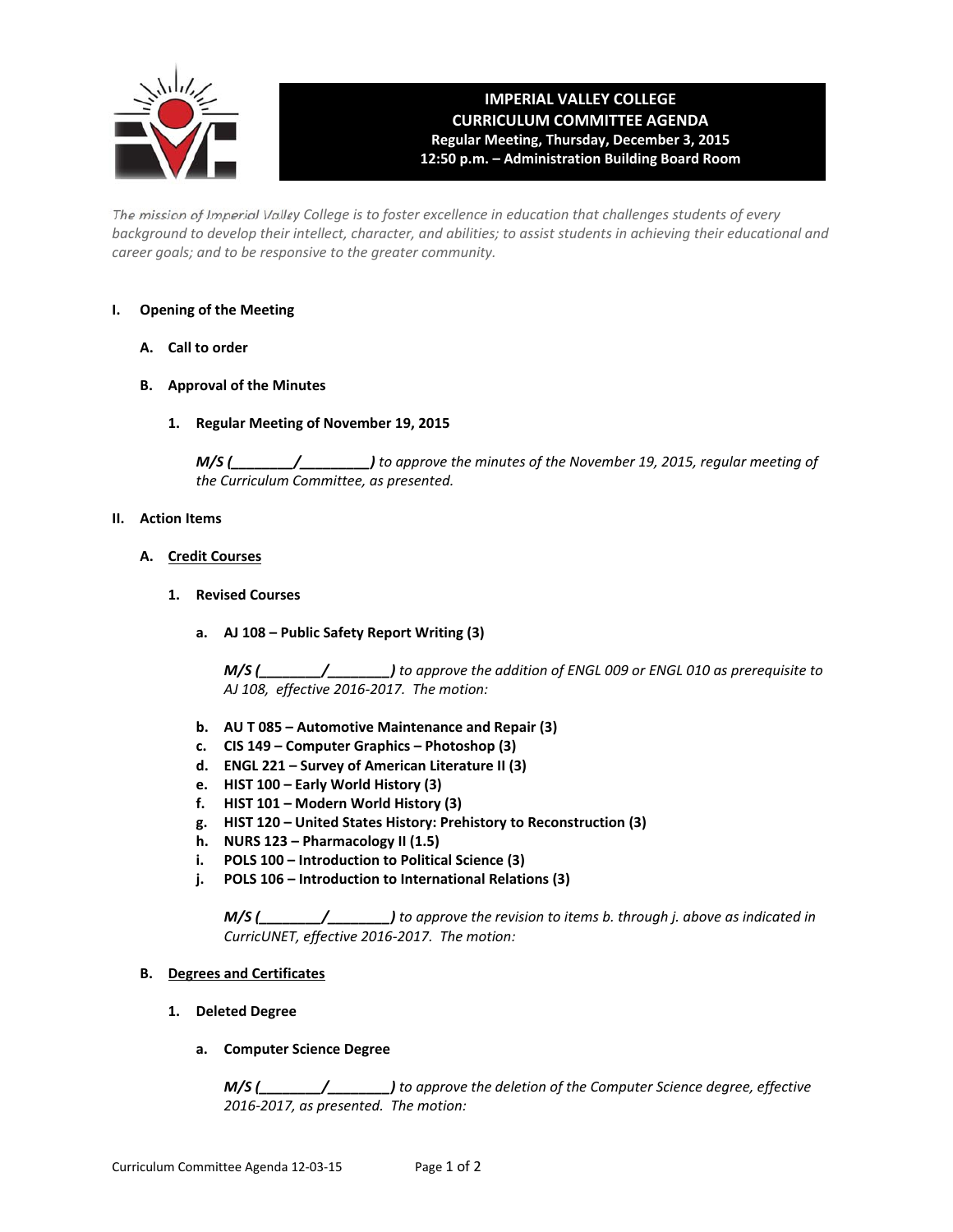- **2. New Specialization Certificate**
	- **a. Child Development Children with Special Needs Specialization Certificate**

*M/S (\_\_\_\_\_\_\_\_/\_\_\_\_\_\_\_\_) to approve the addition of the Child Development Children with Special Needs Specialization Certificate, effective 2016‐2017, as presented. The motion:*

- **III. Discussion Items**
- **IV. Information Items**
- **V. Other Items**
- **VI. Next Regular Meeting: February 18, 2016, 12:50pm in the Board Room**

# **VII. Adjournment**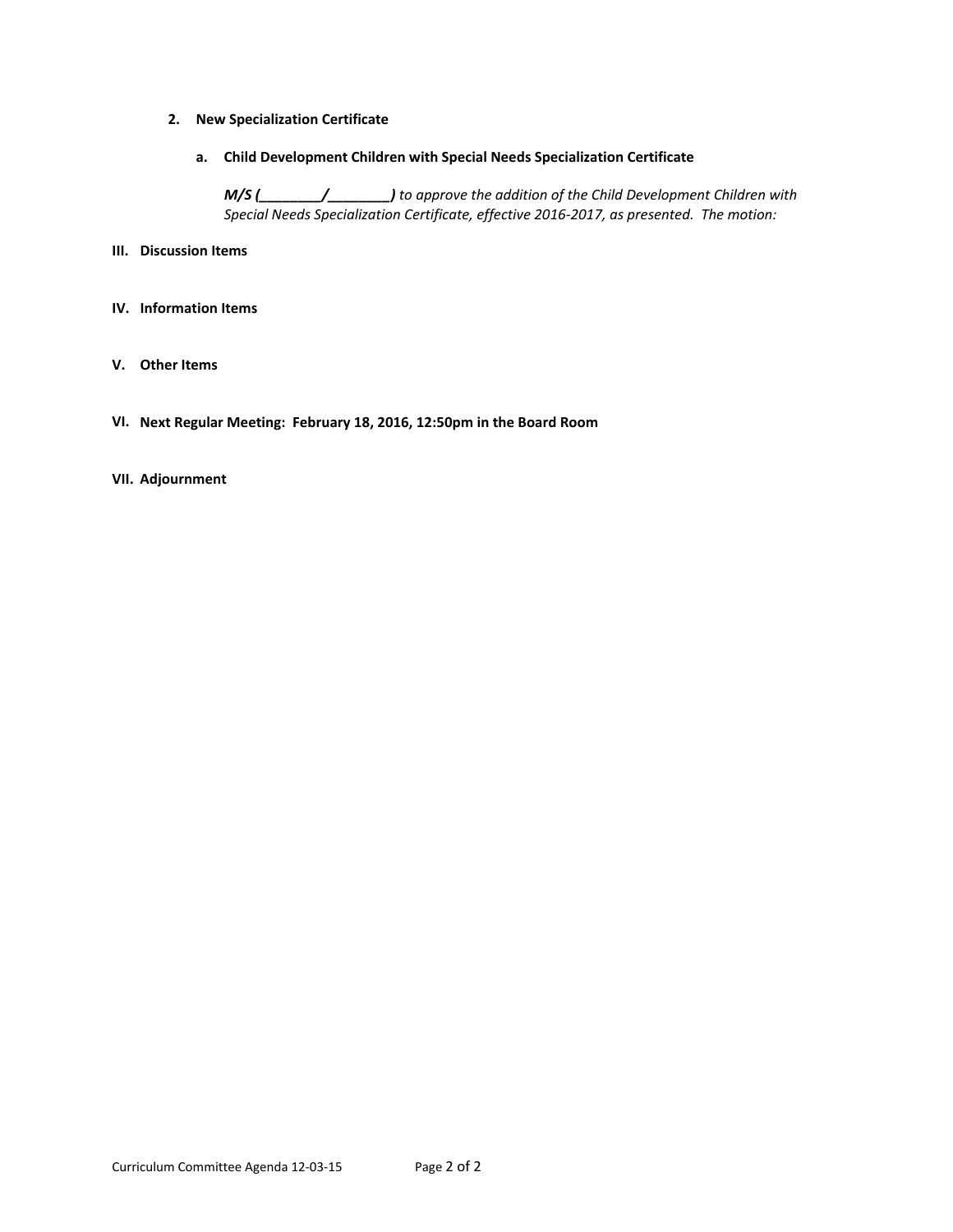

# **IMPERIAL VALLEY COLLEGE CURRICULUM COMMITTEE MINUTES (Unadopted) Regular Meeting, Thursday, November 19, 2015**

**12:50 p.m. –Board Room**

| Present:            | □Nicholas Akinkuoye       | ⊠Craig Blek           | ⊠Tina Aguirre             | □David Drury          |  |
|---------------------|---------------------------|-----------------------|---------------------------|-----------------------|--|
|                     | <b>⊠Kathleen Dorantes</b> | $\Box$ Gaylla Finnell | <b>ØDaniel Gilison</b>    | <b>⊠Carol Hegarty</b> |  |
|                     | ⊠Allyn Leon               | $\Box$ Jose Lopez     | $\Box$ Norma Nava         | □Trinidad Argüelles   |  |
|                     | <b>⊠Frank Rapp</b>        | ⊠Jose Ruiz            | ⊠Sydney Rice              | ⊠Veronica Soto        |  |
|                     | $\Box$ Kevin White        | ⊠Cathy Zazueta        | ⊠ASG Representative       |                       |  |
|                     |                           |                       | Alejandra Vasquez         |                       |  |
|                     |                           |                       | <b>Christine Bermudez</b> |                       |  |
| <b>Consultants:</b> | ⊠Ted Cesar                | Becky Green           | $\Box$ Gloria Hoisington  | ⊠Ashok Naimpally      |  |
|                     | <b>⊠David Zielinski</b>   | □Jill Nelipovich      | $\Box$ Norma Nunez        | <b>⊠Efrain Silva</b>  |  |
| Ex-officio          | ⊠Michael Heumann          |                       |                           |                       |  |
| <b>Visitors:</b>    |                           |                       |                           |                       |  |
| <b>Recorder:</b>    | Dixie Krimm               |                       |                           |                       |  |

## **I. Opening of the Meeting**

## **A. Call to order**

Frank Rapp called the regular meeting of the Imperial Valley College Curriculum Committee to order at 12:58 pm on Thursday, November 19, 2015.

# **B. Approval of the Minutes**

# **1. Regular Meeting of November 5, 2015**

*M/S/C (Blek/Leon) to approve the minutes of the November 5, 2015, regular meeting of the Curriculum Committee, as presented.* 

## **II. Action Items**

## **A. Rubric**

- **1. New Rubric**
	- **a. COMM – Communication Studies**

*M/S/C (Blek/Leon) to approve the addition of the course subject rubric COMM, effective 2016‐ 2017. The motion carried.*

## **B. Credit Courses**

- **1. Revised Courses**
	- **a. BIOL 180 – General Biology: Molecules, Cells & Genetics (4)**
	- **b. MATH 119 – Elementary Statistics (4)**
	- **c. MATH 122 – Finite Mathematics (3)**
	- **d. MATH 170 – Introductory Calculus with Applications (4)**
	- **e. MATH 192 – Analytic Geometry and Calculus I (4)**
	- **f. MATH 194 – Analytic Geometry and Calculus II (4)**
	- **g. MATH 210 – Multivariable Calculus (4)**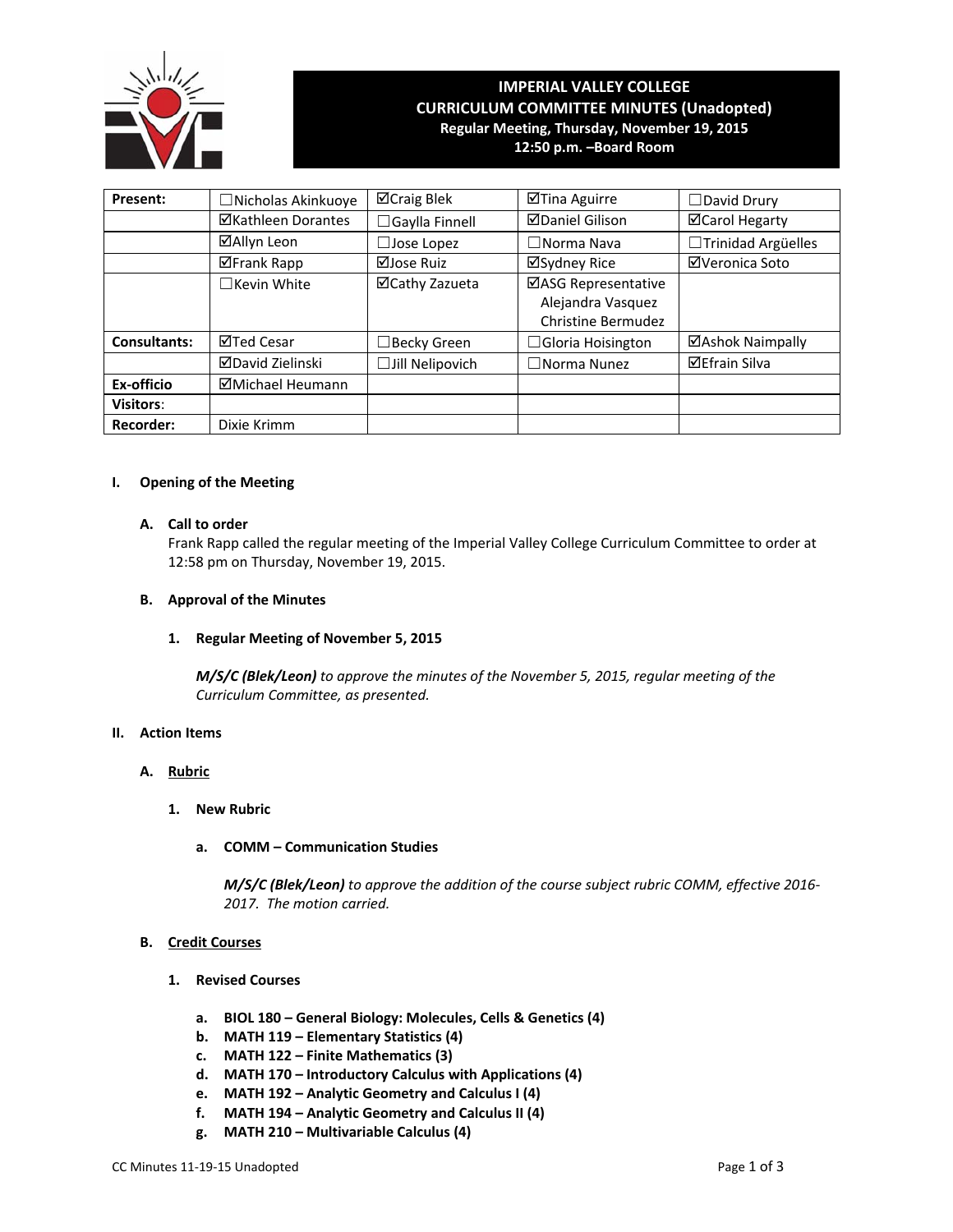- **h. MATH 220 – Elementary Differential Equations (3)**
- **i. MATH 230 – Introduction to Linear Algebra (3)**
- **j. MATH 240 – Discrete Mathematics (3)**
- **k. PHYS 200 – General Physics I (4)**
- **l. PHYS 202 – General Physics II (4)**
- **m. PHYS 204 – General Physics III (4)**

*M/S/C (Gilison/Leon) to approve the revision to the above courses a. through m. as indicated in CurricUNET, effective 2016‐2017. The motion carried.*

- **2. New Courses**
	- **a. CSI 150 – Corrections Officer Core Course (15)**
	- **b. GEOG 111 – Physical Geography Laboratory (1)**

*M/S/C (Aguirre/Soto) to approve the addition of CSI 150 and GEOG 111, to the credit curriculum, effective 2016‐2017, as presented. The motion carried.*

## **C. Distance Education Courses – Addendum Documentation**

**1. GEOG 111 – Physical Geography Laboratory (1)**

*M/S/C (Soto/Leon) to approve the Distance Education Addendum for GEOG 111, effective 2016‐2017, to provide greater access and allow the inclusion of all modalities of learning, as presented. The motion carried.*

## **D. Degrees and Certificates**

- **1. New Degree**
	- **a. Computer Science for Transfer Degree**

*M/S/C (Leon/Gilison) to approve the addition of the Computer Science for Transfer degree, effective 2016‐2017, as presented. The motion carried.*

The local degree will be deleted at the next meeting.

# **E. Curriculum Policies and Procedures**

# **1. BP/AP 4800 Athletics**

*M/S/C (Leon/Soto) to approve the revision to Board Policy (BP) and Administrative Procedure (AP) 4800, Athletics, effective pending Board approval, as presented. The motion carried.*

## **III. Discussion Items**

# **1. Prerequisite‐Corequisite‐Advisories Guide (Second Draft)**

The subcommittee will be finalizing the revalidation procedure and will bring the final document to the committee for voting at the December or February meeting.

# **2. AP 4235 Credit by Exam**

AP 4235, page 3, D. Office of Instruction Procedures, states that the Office of Instruction shall compile and maintain a list of possible classes and interested instructors for Credit by Examination. At this time no list exists. Frank asked department chairs to address this in their meetings to facilitate the creation of a list of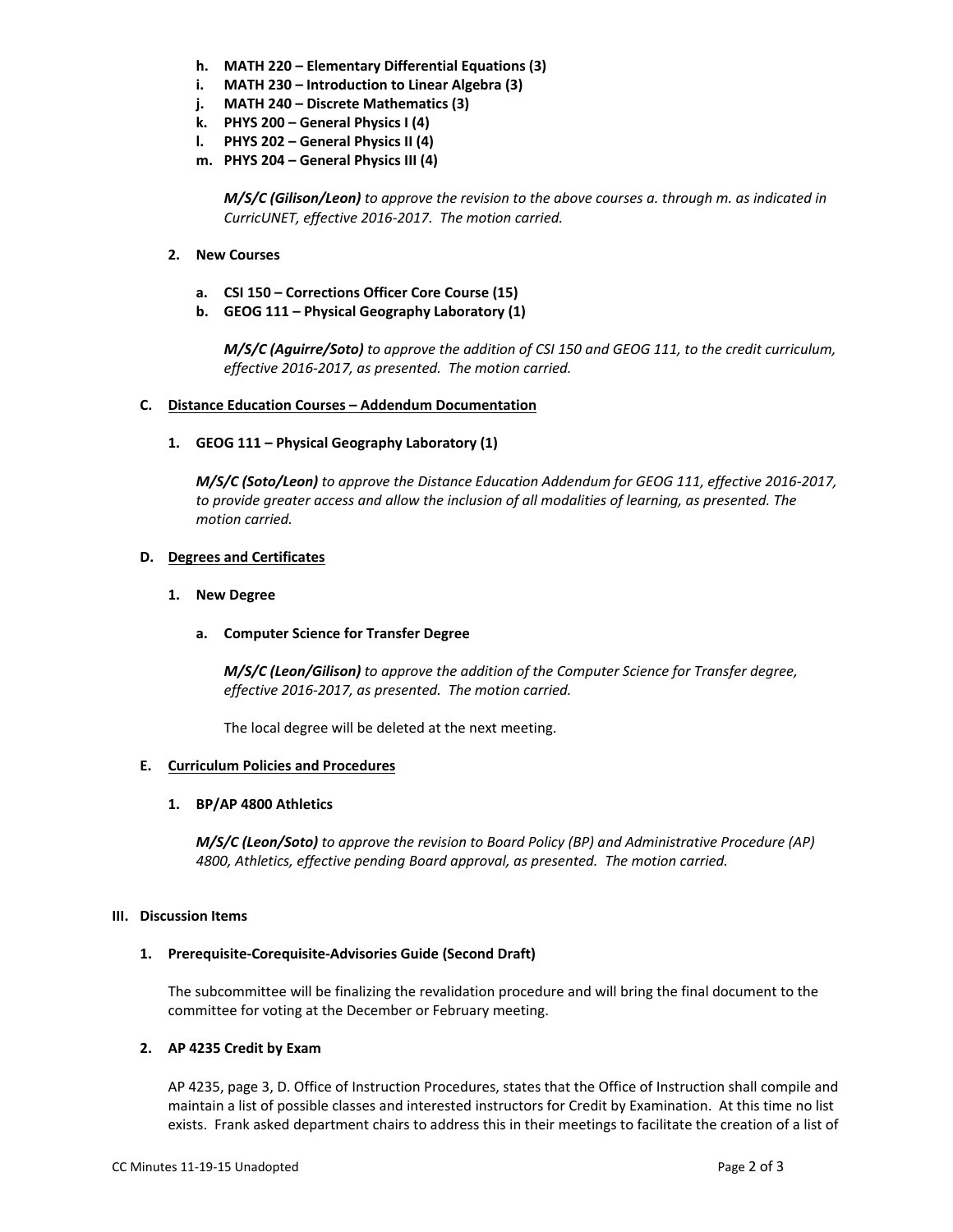possible courses and asked that departments consider providing an example of what the credit by exam would be.

# **IV. Information Items**

**1. Curriculum Regional Meeting Update – Dixie** Notes attached.

## **V. Other Items**

Veronica Soto – Liberal Studies – General Option may need to be reactivated. This option assists students with transferring locally. The Elementary Teacher Education for Transfer degree contains some coursework that is not required for our students transferring to SDSU. The ADT is still a good choice for those students transferring to other colleges that accept the ADT. Reactivation of the local Liberal Studies will be brought back to the committee for voting at a future meeting.

## **VI. Next Regular Meeting: December 3, 2015, 12:50pm in the Board Room**

## **VII. The meeting adjourned at 1:45 p.m.**

In accordance with the Ralph M. Brown Act and SB 751, minutes of the IVC Curriculum Committee record the votes of all committee members as follows: (1) Members recorded as absent are presumed not to have voted; (2) the names of members voting in the minority or abstaining are recorded; (3) all other members are presumed to have voted in the majority.